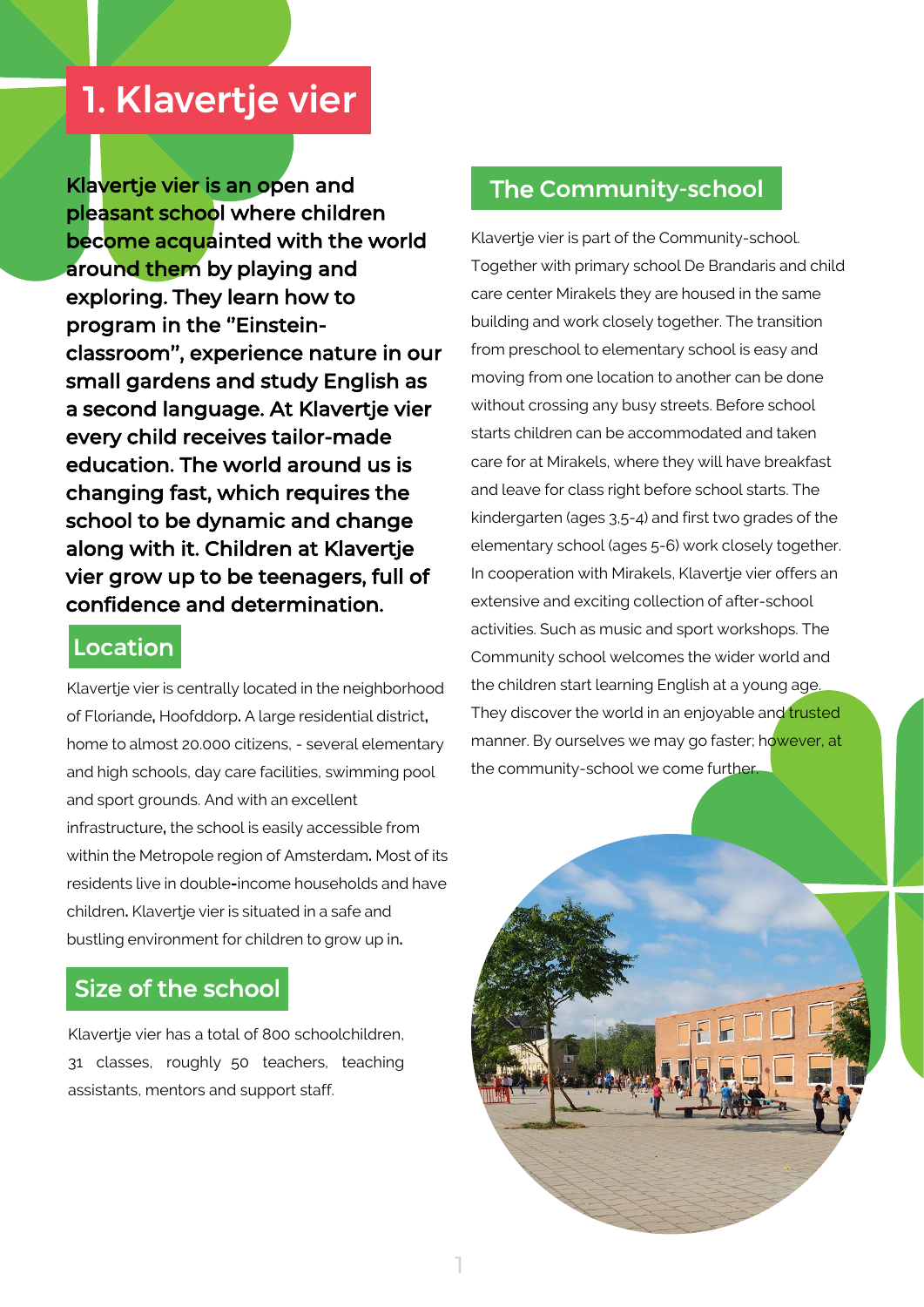# 2. Who we are

Which values do we deem important? Over the past school year, the team our team has deliberated on this question. This is what we stand for:





### Our Vision

Children spend a great amount of time in school. Klavertje vier supports children in discovering themselves and exploring the world around them. General skills such as mathematics and language are at least as important as creativity and learning while playing. Our goal? That every child will be able to reach a position that suits him or her best. To increase the chance of successfully participating and contributing to society, we have high expectations of our pupils. Our education is based on three pillars:

### Pillar 1: Core objectives

Every school has to achieve core objectives set by the Ministry of Education, Culture, and Science. All methods we use achieve these core objectives. For us, good education means that children are able to develop themselves as much as possible cognitively, emotionally, creatively, and physically.

## Pillar 2: Global citizenship

The world around us is changing fast. Borders fade away and relative distances become smaller. That is why we offer futureproof education. We strive to prepare children in the best possible way for a succesful role in our modern day society. Brainstorming, out-of-the-box thinking and improvising are all skills that are becoming more important nowadays. Children can learn a lot from each other. We want them to listen to each other, work together, and learn to make individual decisions. Mutual respect and trust are key. That is how children discover themselves and the world. In multiple projects about 'real' issues, children connect to the neighborhood and the rest of the world.

#### Pillar 3: Development of talents

Every child has talent. Things they are great at. Finding your talents and developing them brings enjoyment, self-confidence and a positive selfimage. We devote time and attention to children, in order to develop their talents.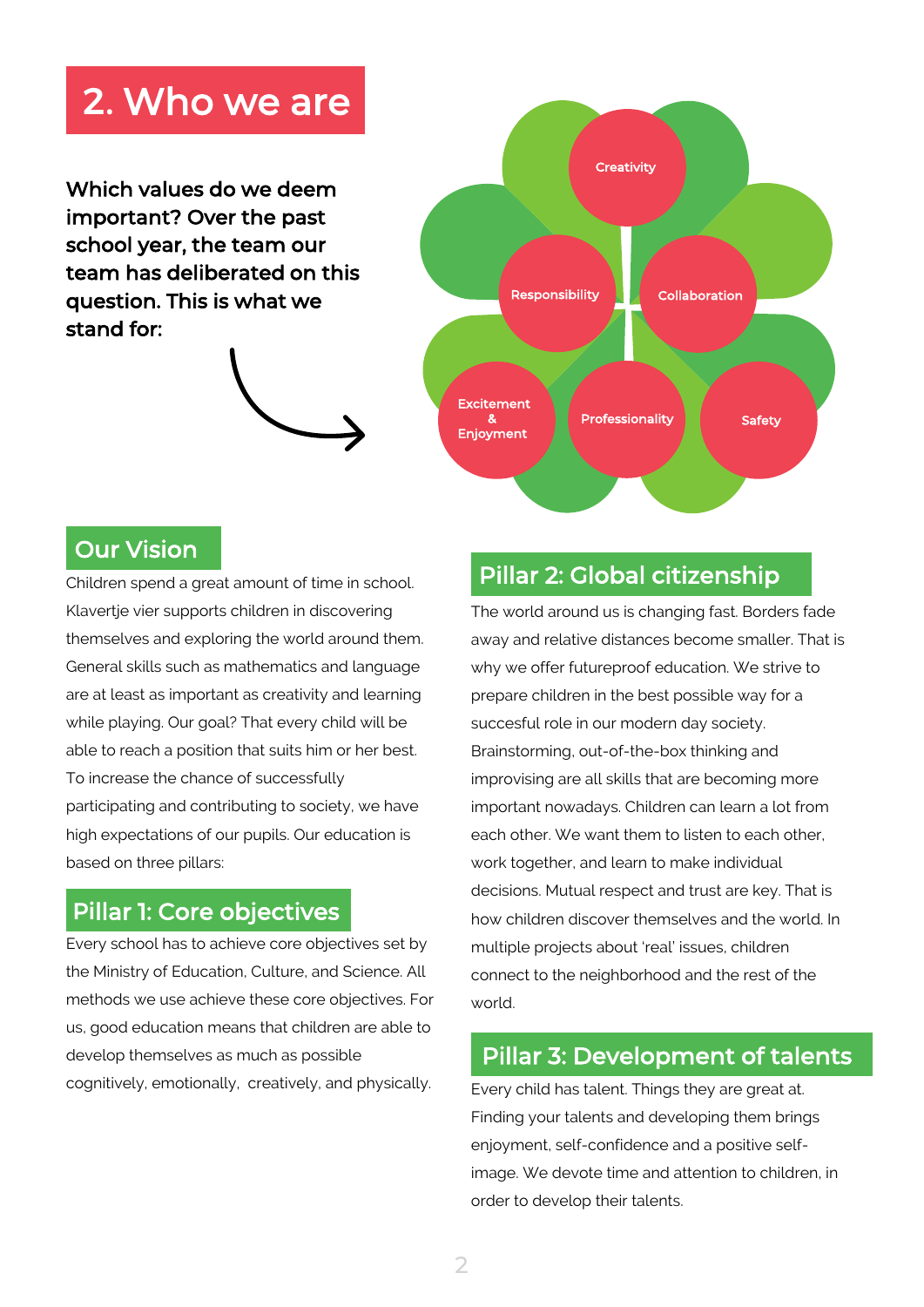## 3. Our Classes

Playing while learning is the central principle of Klavertje vier. We want to connect to the way in which children are experiencing the world and inspire the natural curiosity that resides within them. Children are stimulated to initiate projects, discover, and make their own connections. In this way they are involved in and determine their own learning process. Teaching methods are fitted to the particular educational needs of the students.

Roughly 60-65% of the educational time is spent on classes in (Dutch) language, reading, and mathematics. The remaining 35-40% is used for other areas of development. We stimulate a broad development as much as possible.

#### Dutch Language

Language concerns speaking, listening, reading and writing. Since language is an important aspect of our lives, at Klavertje vier we spent a lot of time on teaching all dimensions of language. Language is necessary for reasoning, for understanding others, and for expressing yourself.

#### Mathematics

At Klavertje vier teaching materials used in Mathematics are familiar and applicable in our daily lives. Our aim is to teach skills which can be used to solve practical problems. We think it is important that children gain their knowledge, insights, and skills in mathematics through practical activities and by using their own natural curiosity. Teaching mathematics is interactive. Together, children talk about problem-solving strategies and the best course of action.

#### English

Young children learn languages easily**.** At Klavertje vier children spend an average of four hours a week speaking and playing in English. The youngest ones (ages 5-6) sing songs and play games. The older children engage in projects and follow global orientation courses **–** all in English**.** Of course**, '**normal**'** English classes focused on grammar and spelling are also part of the curriculum**.** 

#### **Global Citizenship**

At Klavertje vier children grow up to become citizens of the world. Next to traditional classes in mathematics and language, our education also teaches children the necessary 21sth-century skills. Think about critical analysis, creativity, ICT-skills, media savviness, and understanding the importance of sustainability.